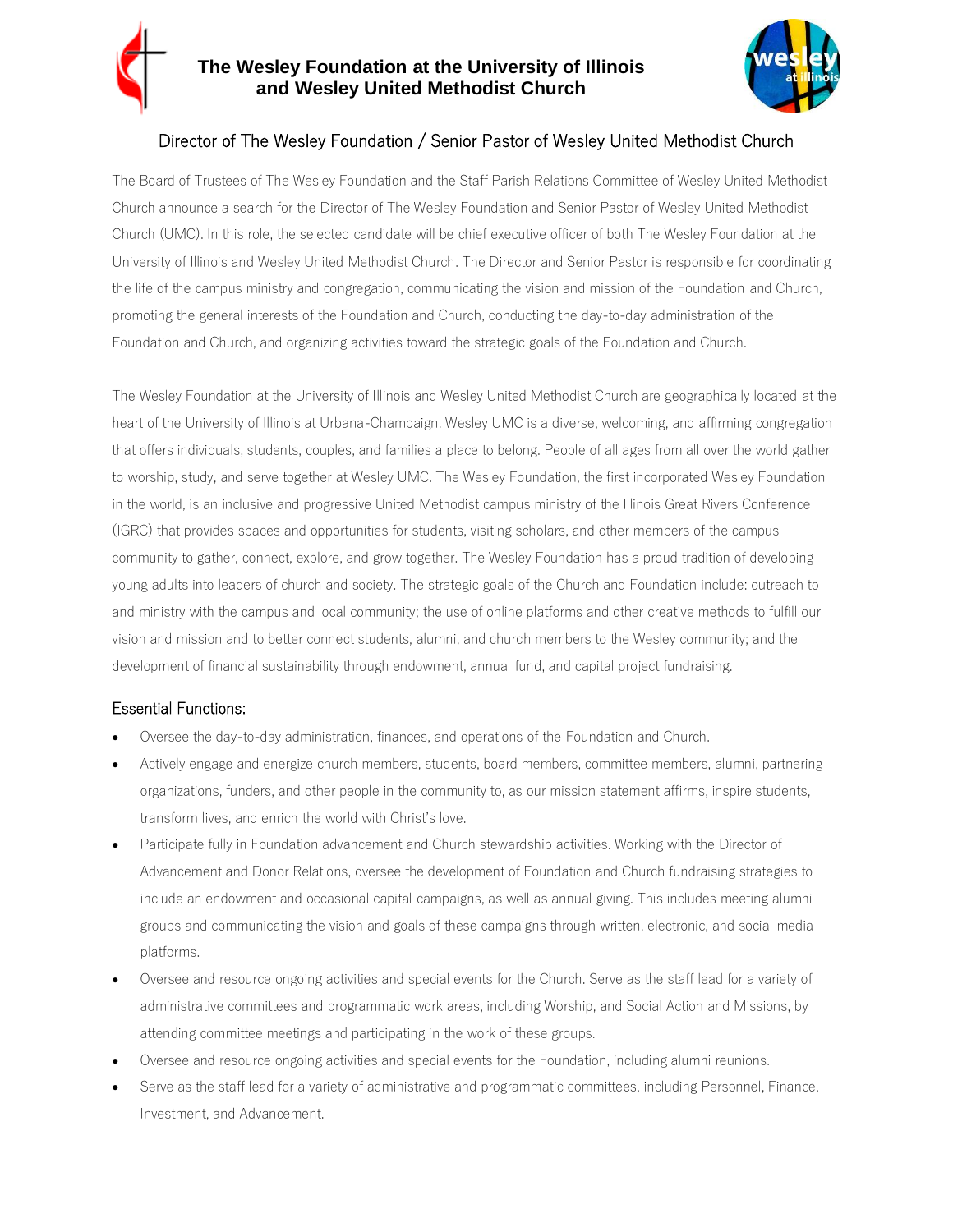

# **The Wesley Foundation at the University of Illinois and Wesley United Methodist Church**



- Facilitate weekly leadership team meetings for planning and implementing worship, communications, and other programs.
- Prepare and present reports to quarterly meetings of the Foundation Board of Trustees and attend all meetings of the Board of Trustees.
- Oversee management of the buildings and grounds for the Foundation and build positive relationships with lessees. Meet occasionally with lessees to discuss building usage, maintenance, parking permits, and rental agreements.
- Promote campus ministry in the annual conference and participate in all meetings and activities of the IGRC Board of Higher Education and Campus Ministry.
- Build collegial and cooperative relationships with campus ministers and chaplains in the annual conference, the Religious Workers Association, and in the Inclusive Campus Ministries Collective at the University of Illinois.
- Provide pastoral care in crisis situations, including at hospitals and care facilities.
- Provide supervision and management for primary staff, including recruiting and employing staff that supports the mission, vision, and needs of the Church and/or Foundation.

### Minimum Qualifications:

- Must be an ordained elder in the United Methodist Church.
- Five to seven years of proven successful administrative leadership in a church and/or academic setting.
- Five to seven years of demonstrated capacity in employee supervision, financial acumen, and management of physical properties.
- Demonstrated experience in successful fundraising and funds development.
- Demonstrated ability to build relationships with individuals at all levels of the organization.
- Demonstrated experience working in collaboration with diverse populations and cultures in an economically diverse community. Familiarity with contemporary social concerns, including food insecurity, immigration, mental health, and social justice.
- Proven effective in communicating to diverse audiences and communicating vision, mission, the Gospel, and fundraising appeals through narratives.
- Excellent written, verbal, listening, and interpersonal communication skills.
- Ability to organize, multitask, and work self-sufficiently in a team environment.
- Demonstrated ability in visionary and strategic leadership.
- Utilizes current research and continuing education to inform work and ministry.
- Experience with online ministry and social media platforms.
- Experience in ecumenical practices.
- Experience in connecting with young adults.
- Excellence in creative preaching with demonstrated awareness and fluency in diverse styles of liturgy and music in traditional and contemporary worship.
- In-depth knowledge and understanding of United Methodist Church structure and polity.
- Knowledge of and/or experiences with the United Methodist Church's general boards and agencies, or other officially recognized entities.